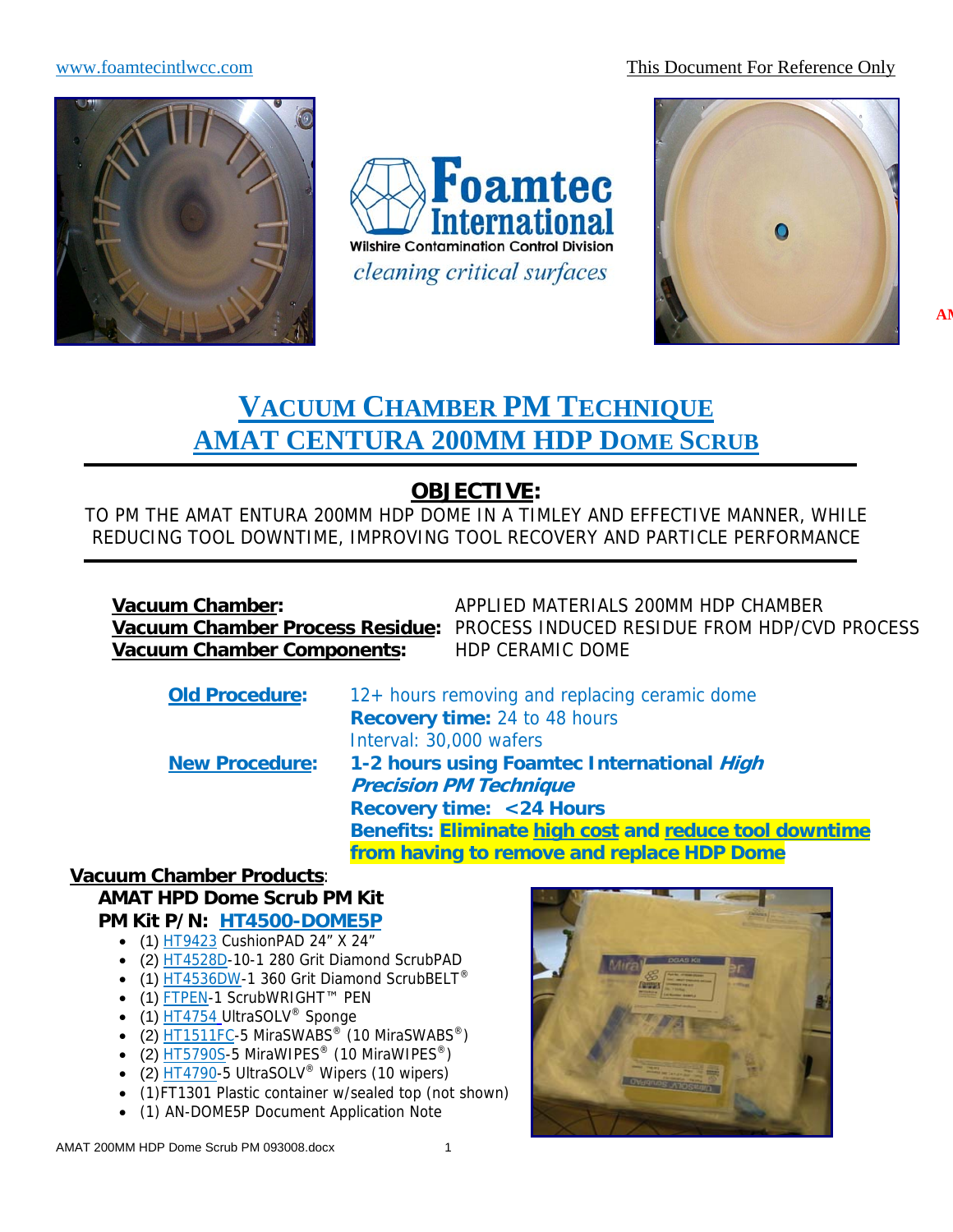#### **AMAT CENTURA 200MM HDP PM:**

View "How to" instructional videos on http://www.foamtecintlwcc.com/flash/

- **Step 1:** Using proper procedures and **safety guidelines** prepare AMAT CENTURA HDP Chamber for Dome Scrub PM
- **Step 2:** Properly place AMAT CENTURA chamber cover over the HDP chamber to protect particles from being introduced into process chamber

#### **NOTE: MAY USE CLEANROOM PLASTIC TO COVER THE HDP CHAMBER IF NECESSARY (See Fig 1). HT9423 CushionPAD PROVIDED IN PM KIT TO COVER HDP PROCESS CHAMBER IF CHAMBER COVER NOT AVAILABLE**

**Fig 1**: Clean room plastic covering HDP Process Chamber



**Step 3:** If available, recommend using clean room tape to tape up ports around HDP dome and HDP nozzle to prevent DI water from accumulating in those areas (See Fig 2)

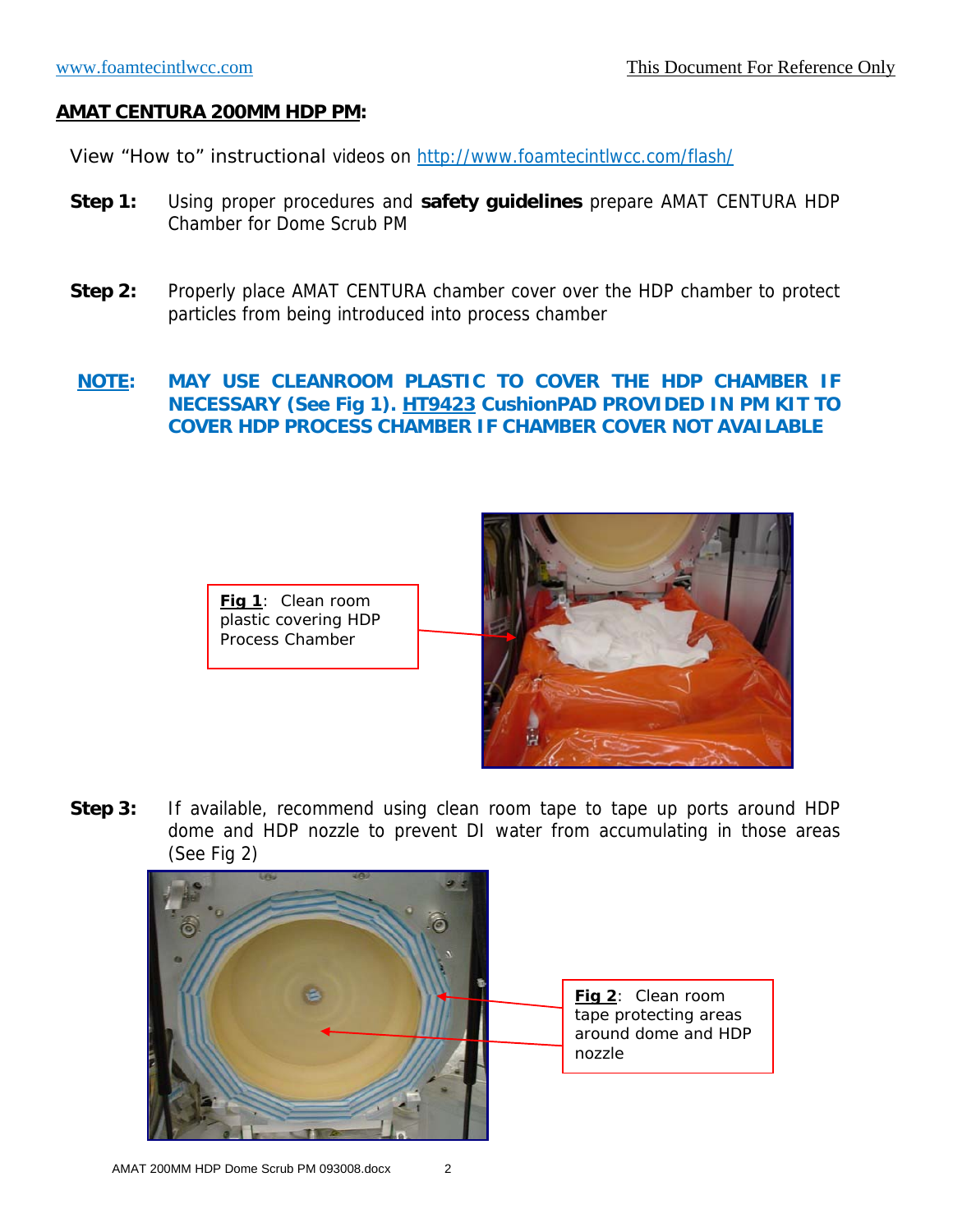**Fig 3**: FT1301 filled with 12oz. of DI water and products staged next to HDP dome

#### **AMAT CENTURA 200MM HDP PM PROCEDURE (CONT'D):**

**Step 4:** Properly fill FT1301 plastic container with 12oz of DI water and stage with Foamtec International products next to HDP dome (See Fig 3)



**NOTE**: ErgoSCRUB® w/ ScrubDISK<sup>®</sup> may be used if desired

- **Step 5:** Using DI water in FT1301 container, moisten HT4754 UltraSOLV® Sponge and begin to wipe out HDP dome to remove any flakes or loose deposition
- **Step 6:** Again using DI water in FT1301 container, moisten **HT4528D** 280 Grit Diamond ScrubPAD and begin to scrub a 6" x 6" area around HDP Dome
- **Step 7:** Rinse out UltraSOLV<sup>®</sup> Sponge in container of DI water. As loosened deposition begins to build up within HDP dome, take the **LIGHTLY DAMPENED** HT4754 UltraSOLV<sup>®</sup> Sponge and wipe the HDP dome free of residue (See Fig 4)



**Step 8:** Using the same technique described above, continue to scrub the remaining areas of HDP dome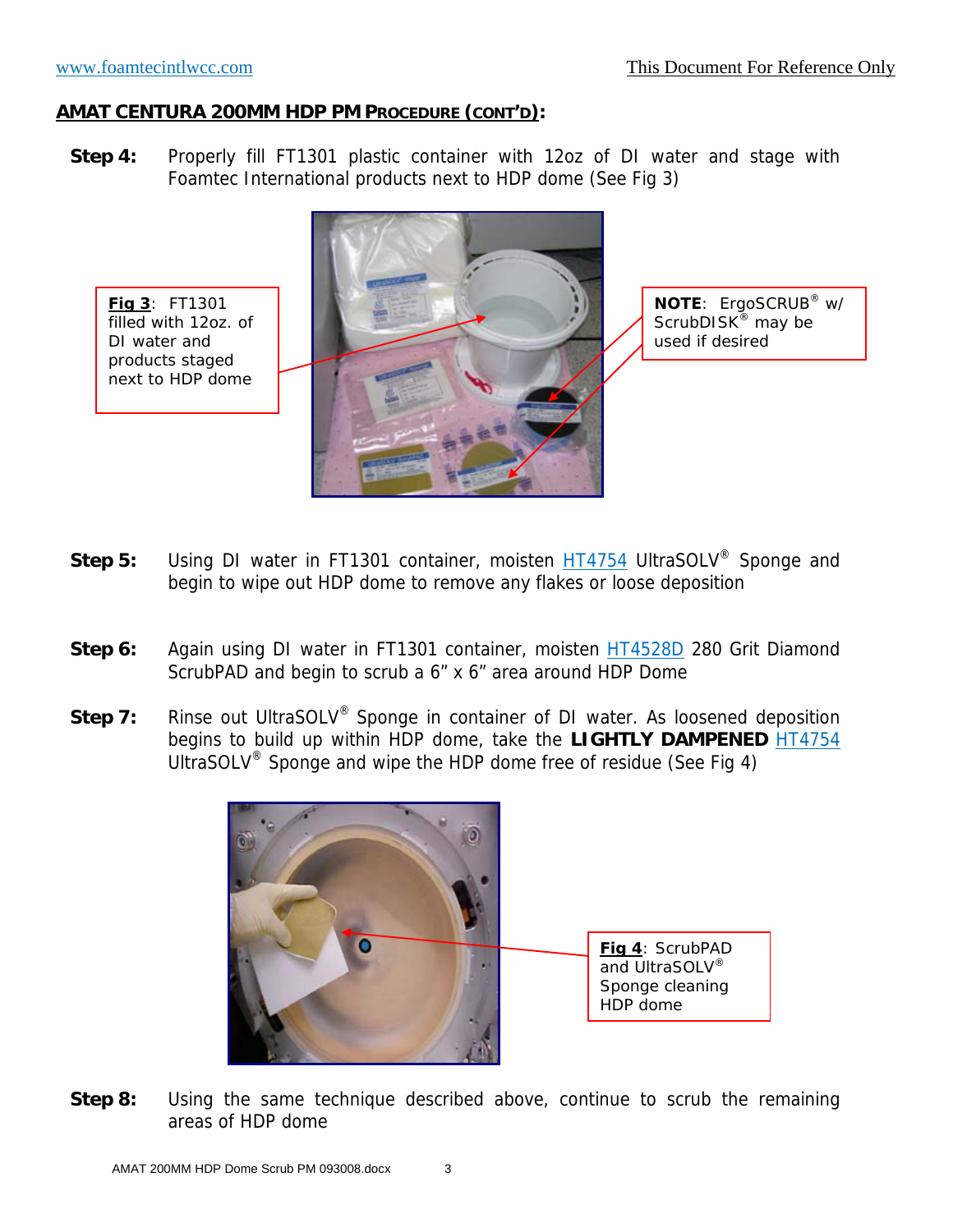#### www.foamtecintlwcc.com This Document For Reference Only

#### **AMAT CENTURA 200MM HDP PM PROCEDURE (CONT'D):**

**Step 9:** As ScrubPAD begins to load up with deposition, pull across dampened UltraSOLV® Sponge to unload ScrubPAD (See Fig 5, 6 & 7)



**NOTE: EXAMPLE ABOVE SHOWS ScrubPAD LOADED WITH A DARKER DEPOSITION. ScrubPAD WILL NOT APPEAR AS LOADED WITH DEPOSITION, BUT THE UNLOADING PROCESS IS A CRITICAL STEP THAT MUST BE FOLLOWED** 

**NOTE: THROUGHOUT DOME SCRUB, ENSURE TO CONTINOUSLY RINSE OUT HT4754 UltraSOLV® SPONGE IN CONTAINER OF DI WATER (Fig 8 & 9)** 

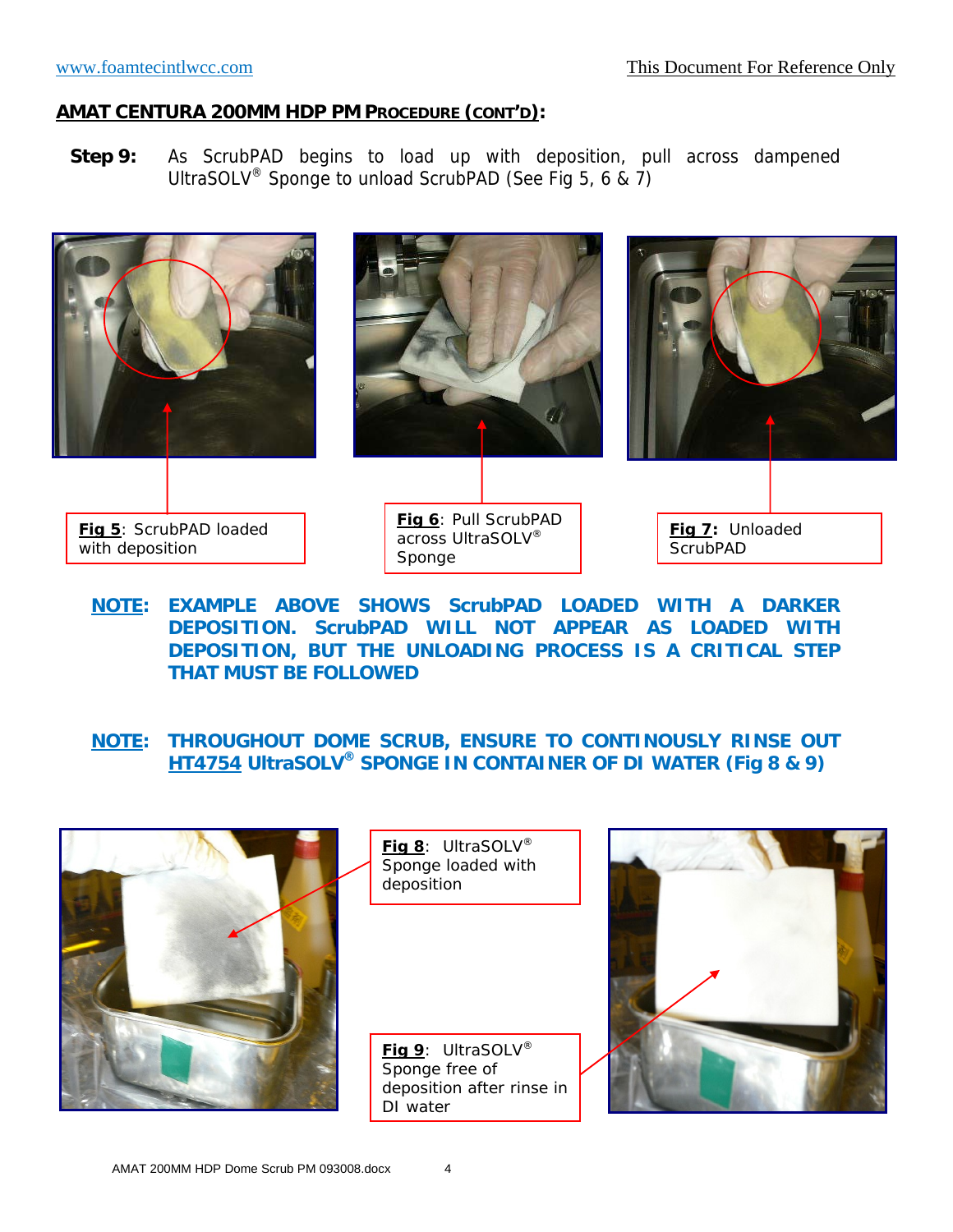**Step 10:** Repeat steps 4 - 9, scrubbing the remaining areas of the HDP dome, ensuring to rinse UltraSOLV® Sponge and unload 280 Grit Diamond ScrubPAD as necessary

#### **NOTE: 280 GRIT DIAMOND ScrubPAD WILL BE MORE EFFECTIVE IF KEPT MOIST THROUGHOUT SCRUB PROCEDURE**

- **Step 11:** When 280 Grit Diamond ScrubPAD appears to have worn down by not effectively removing deposition, replace ScrubPAD with the second 280 Grit Diamond ScrubPAD, and continue scrubbing using the same technique as described above
- Step 12: When completed with HDP Dome Scrub, take **HT4536DW** 360 Grit Diamond ScrubBELT<sup>®</sup> and place onto FTPEN-1. Lightly dampen with DI water (See Fig 10 & 11)



**Fig 10 & 11:** Lightly dampening ScrubBELT<sup>®</sup> with DI water

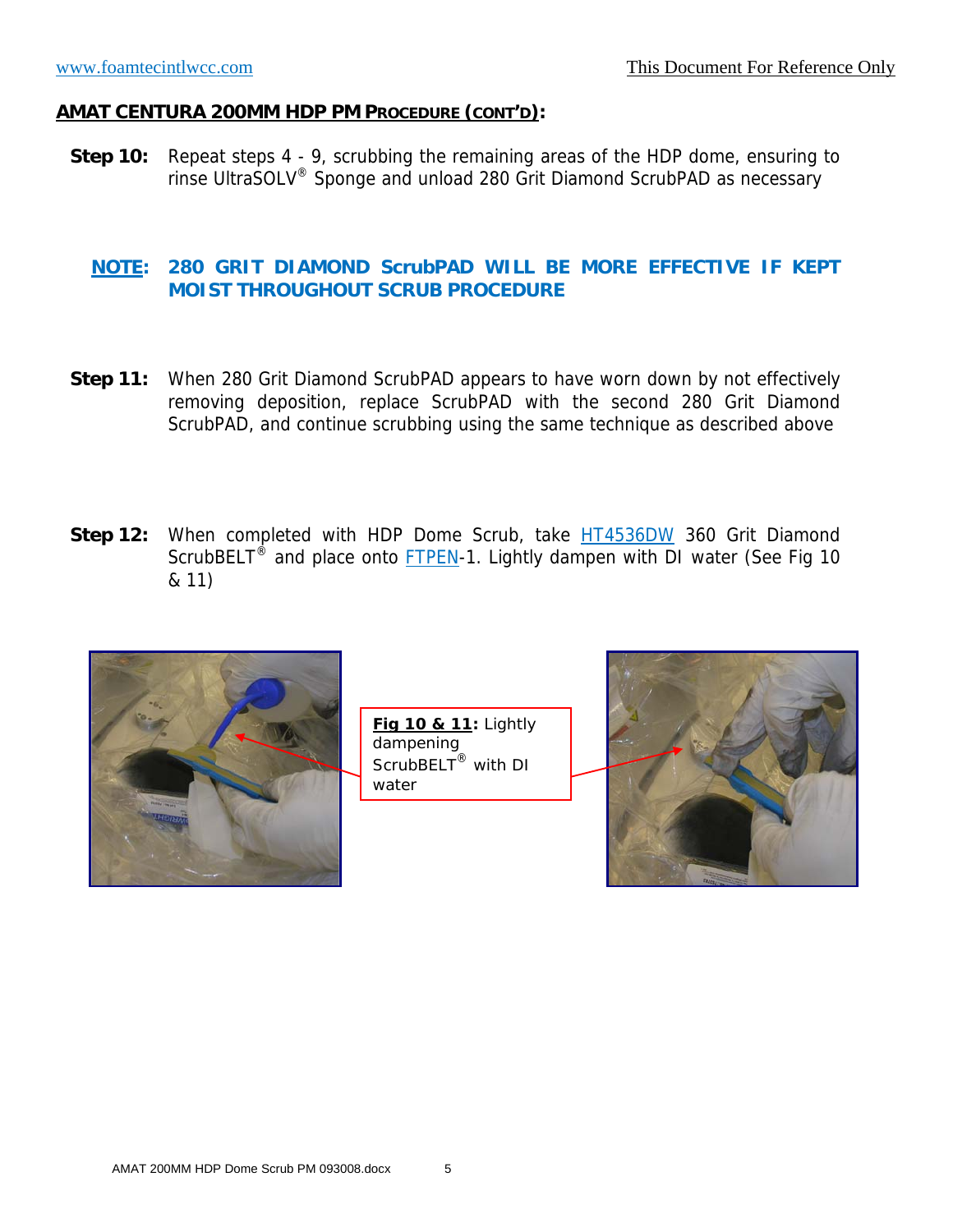**Step 13:** Using the **FTPEN-1** with ScrubBELT<sup>®</sup> concentrate on removing the o-ring stain around the edge of HDP dome (See Fig 12 & 13)



### **NOTE: WHEN ScrubBELT**® **APPEARS WORN NEAR EDGE OF FTPEN-1, ROTATE THE ScrubBELT**® **APPROXIMATELY ¼ INCH TO EXPOSE A NEW AREA WITHIN ScrubBELT**®

# **FINAL WIPE PROCEDURE PREPARATION:**

- **Step 14:** When HDP Dome Scrub is complete and edge of HDP dome is properly cleaned, prep Dome for FINAL WIPE PROCEDURE:
	- a.) Dispose of DI water in proper hazardous waste container and replace with fresh DI water
	- b.) Rinse out **HT4754** UltraSOLV<sup>®</sup> Sponge in fresh DI water and wipe out entire HDP dome
	- c.) Continue to rinse out UltraSOLV® Sponge until entire dome has been effectively wiped out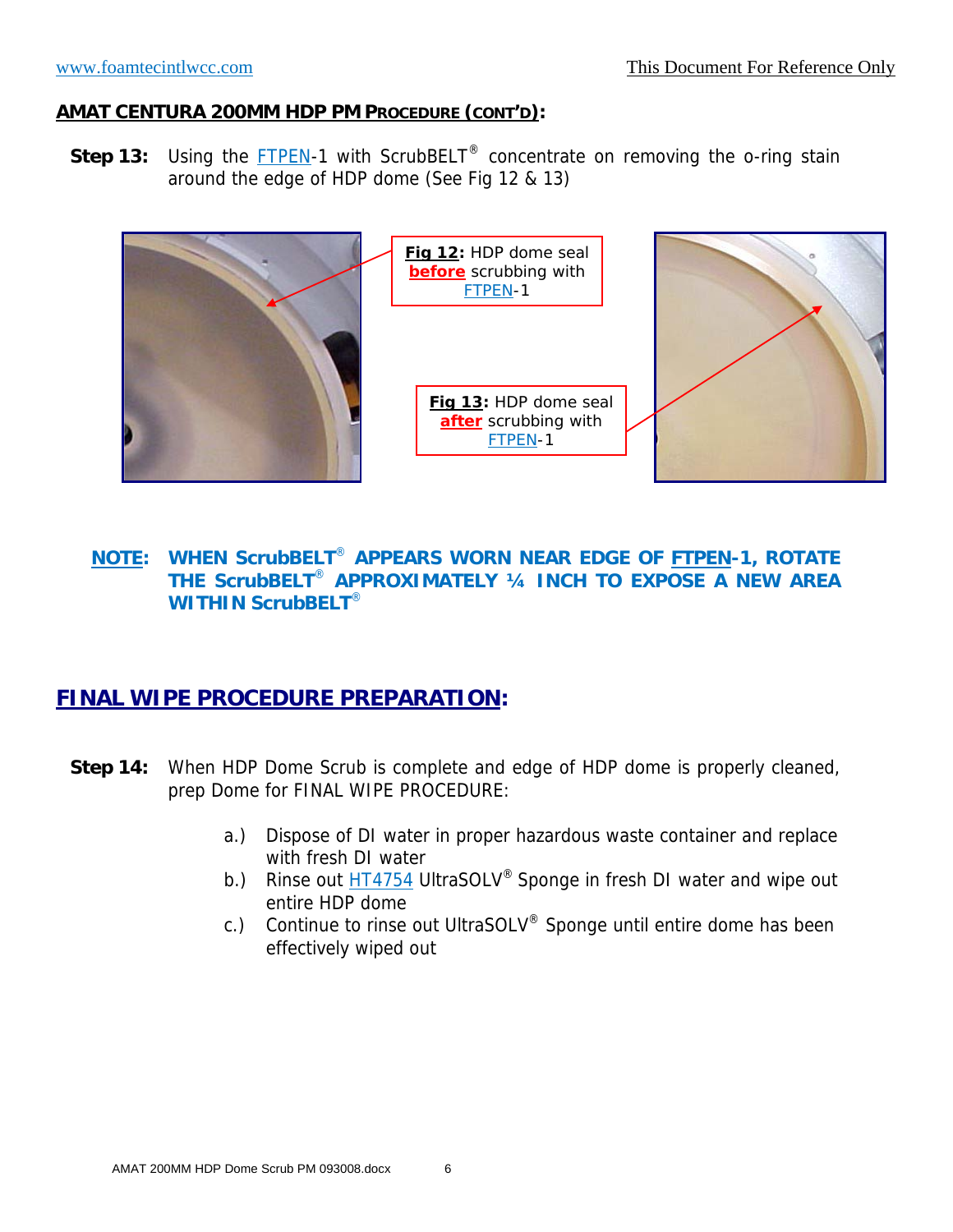**Step 15:** Take HT4790 UltraSOLV<sup>®</sup> Foam Wipe, fold into quarters and apply fresh DI water onto the surface (See Fig 14)





- **Step 16:** Take lightly dampened UltraSOLV® Foam Wipe and pull across the HDP dome in one direction
- **Step 17:** Turn foam wiper over to expose a fresh side of the foam wiper and repeat step 15 and 16 across another area of the HDP dome
- **Step 18:** Continue to repeat steps 15 17 using the remaining UltraSOLV<sup>®</sup> Foam Wipers, remembering to pull the foam wiper across the dome in one direction effectively wiping all areas throughout HDP dome
- **Step 19:** Remove HDP process chamber cover and any clean room tape used to close up any ports on HDP dome
- **Step 20:** May need to use 280 Grit Diamond ScrubPAD to remove any excess clean room tape from edge of process chamber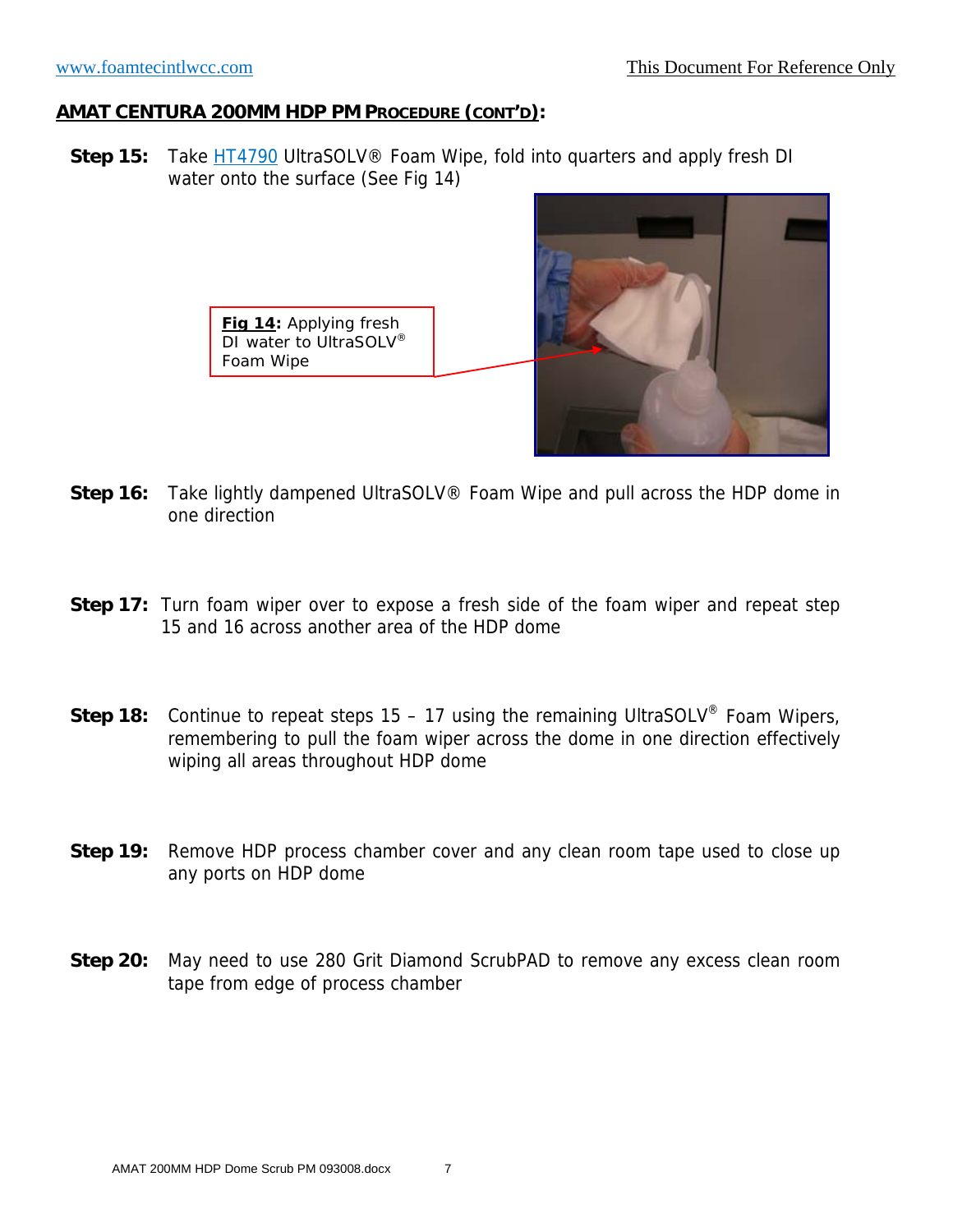**Fig 15a:** Current fab wiper after completely wiping HDP dome

#### **AMAT CENTURA 200MM HDP PM PROCEDURE (CONT'D):**

# **FINAL WIPE PROCEDURE:**

# **IMPORTANT NOTE:**

## **THE USE OF HT5790S MiraWIPES® DURING THE FINAL WIPE PROCEDURE IS A CRITICAL STEP TO EFFECTIVELY REMOVE PARTICLE DEFECTS FROM HDP CHAMBER**

**NOTE:** Figure below shows how much more deposition the Foamtec International MiraWIPE<sup>®</sup> can remove from a critical surface compared to the standard fab wiper, making the MiraWIPE® FINAL WIPE PROCEDURE the most **CRITICAL STEP** of the PM procedure (See Fig 15a & 15b)



**Fig 15b:** Particles picked up using HT5790S MiraWIPES® after completely wiping with current fab wiper

**MiraWIPES® are the KEY STEP for DEFECT REDUCTION and IMPROVED TOOL RECOVERY**

- **Step 21:** Once scrubbing all the process buildup throughout HDP dome is complete and the chamber cover has been removed, saturate the **HT5790S** MiraWIPE<sup>®</sup> with IPA and perform a complete chamber wipe down
- **Step 22:** Replace the MiraWIPE® with a fresh MiraWIPE®, as necessary, and continue wiping HDP process chamber until MiraWIPE<sup>®</sup> no longer is able to remove process film from chamber